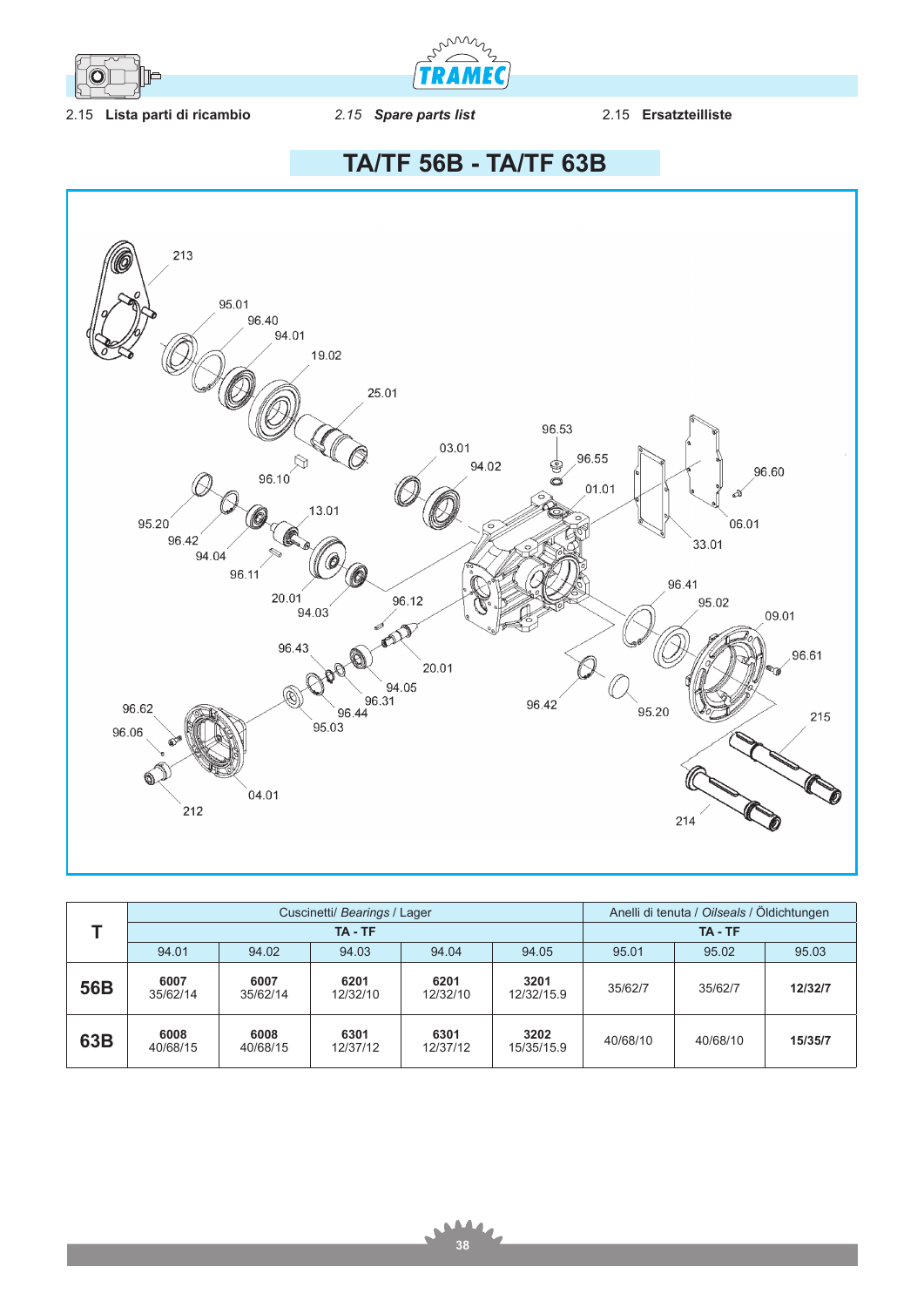



## 2.15 **Lista parti di ricambio** *2.15 Spare parts list* 2.15 **Ersatzteilliste**





|            | Cuscinetti/ Bearings / Lager |                  |                  |                  |                    |                 |                 | Anelli di tenuta / Oilseals / Öldichtungen |          |         |         |
|------------|------------------------------|------------------|------------------|------------------|--------------------|-----------------|-----------------|--------------------------------------------|----------|---------|---------|
|            | TA - TF                      |                  |                  |                  |                    |                 |                 | TA - TF                                    |          |         |         |
|            | 94.01                        | 94.02            | 94.03            | 94.04            | 94.05              | 94.06           | 94.07           | 95.01                                      | 95.02    | 95.03   | 95.04   |
| <b>56C</b> | 6007<br>35/62/14             | 6007<br>35/62/14 | 6201<br>12/32/10 | 6201<br>12/32/10 | 3201<br>12/32/15.9 | 6001<br>12/28/8 | 6000<br>10/26/8 | 35/62/7                                    | 35/62/7  | 12/32/7 | 12/22/7 |
| <b>63C</b> | 6008<br>40/68/15             | 6008<br>40/68/15 | 6301<br>12/37/12 | 6301<br>12/37/12 | 3202<br>15/35/15.9 | 6001<br>12/28/8 | 6000<br>10/26/8 | 40/68/10                                   | 40/68/10 | 15/35/7 | 12/22/7 |

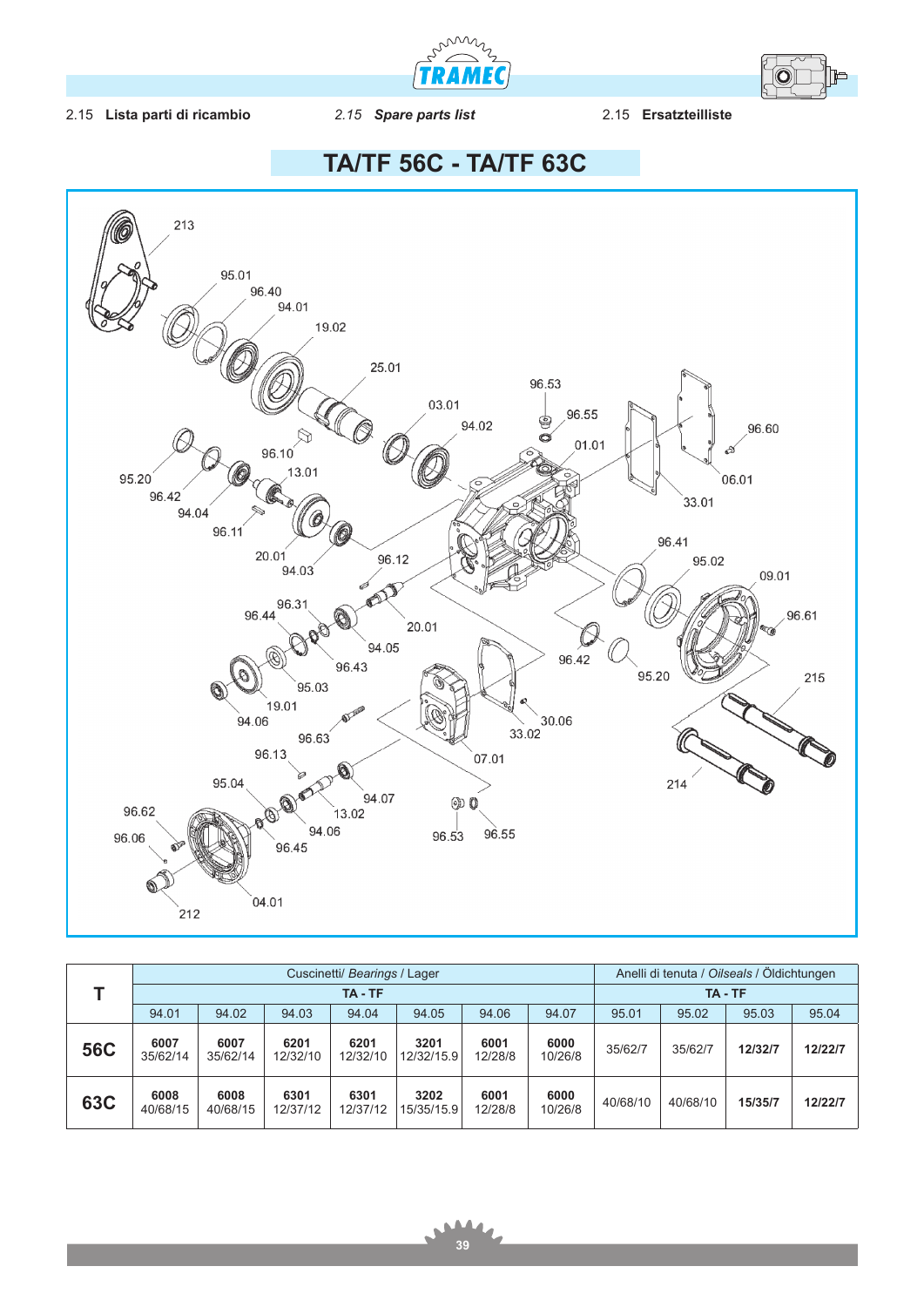

miniz **TRAMEC** 

## 2.15 **Lista parti di ricambio** *2.15 Spare parts list* 2.15 **Ersatzteilliste**

**TA..B - TC..B - TF..B**



|                 | Cuscinetti/ Bearings / Lager |                                                    |                  |                                          |       |            | Anelli di tenuta / Oilseals / Öldichtungen |           |                     |  |
|-----------------|------------------------------|----------------------------------------------------|------------------|------------------------------------------|-------|------------|--------------------------------------------|-----------|---------------------|--|
| Т               | TA-TC-TF                     |                                                    | <b>TC</b>        | TA - TF                                  |       | TA-TC-TF   | <b>TC</b>                                  |           | TA - TF             |  |
|                 | 94.01                        | 94.02                                              | 94.08            | 94.09                                    | 94.10 | 95.01      | <b>IEC</b>                                 | 95.06     | 95.07               |  |
|                 |                              |                                                    |                  |                                          |       |            | 63                                         | 25/52/7   |                     |  |
| 71 <sub>B</sub> | 32008<br>40/68/19            | 30302<br>15/42/14.25                               | 7203<br>17/40/12 | 30203<br>17/40/13.25                     |       | 40/56/8    | 71                                         | 30/52/7   | 15/40/10            |  |
|                 |                              |                                                    |                  |                                          |       |            | 80                                         | 35/52/7   |                     |  |
|                 |                              |                                                    |                  |                                          |       |            | 90                                         | 37/52/8   |                     |  |
|                 | 32010                        | 30204                                              | 7205             |                                          | 32005 |            | $71 - 80$                                  | 35/62/7   | 20/47/7<br>25/58/10 |  |
| <b>90B</b>      | 50/80/20                     | 20/47/15.25                                        | 25/52/15         | 25/47/15                                 |       | 50/65/8    | 90                                         | 40/62/7   |                     |  |
|                 |                              |                                                    |                  |                                          |       |            | $100 - 112$                                | 45/62/8   |                     |  |
|                 | 32012                        | 30305<br>25/62/18.25                               | 7206<br>30/62/16 | 32006<br>30/55/17                        |       | 60/80/10   | $80 - 90$                                  | 40/72/7   |                     |  |
| 112B            | 60/95/23                     |                                                    |                  |                                          |       |            | $100 - 112$                                | 45/72/8   |                     |  |
|                 |                              |                                                    |                  |                                          |       |            | 132                                        | 55/72/10  |                     |  |
| 140B            | 32015<br>75/115/25           | 32206B<br>30/62/21.25                              | 7207<br>35/72/17 | 32007<br>35/62/18                        |       | 75/95/10   | $80 - 90$                                  | 45/80/10  | 30/62/7             |  |
|                 |                              |                                                    |                  |                                          |       |            | $100 - 112$                                | 45/80/10  |                     |  |
|                 |                              |                                                    |                  |                                          |       |            | 132                                        | 55/80/10  |                     |  |
|                 |                              |                                                    |                  |                                          |       |            | 160                                        | 60/80/8   |                     |  |
|                 |                              |                                                    |                  |                                          |       |            | 180                                        | 65/80/8   |                     |  |
|                 |                              | 31307<br>35/80/22.75<br>$(1)$ 32208<br>40/80/24.75 |                  | 33109<br>45/80/26                        |       | 95/125/12  | $100 - 112$                                | 55/100/13 | 40/80/10            |  |
| <b>180B</b>     | 32019<br>95/145/32           |                                                    | 7209<br>45/85/19 |                                          |       |            | $132 - 160$                                | 60/100/10 |                     |  |
|                 |                              |                                                    |                  |                                          |       |            | 180                                        | 65/100/10 |                     |  |
|                 |                              |                                                    |                  |                                          |       |            | 200                                        | 75/100/10 |                     |  |
|                 | 32024<br>120/180/38          | 31309<br>45/100/27.25                              | 7209<br>45/85/19 | 33109<br>45/80/26                        |       | 120/160/15 | $100 - 112$                                | 55/100/13 | 40/80/10            |  |
| 200B            |                              |                                                    |                  |                                          |       |            | $132 - 160$                                | 60/100/10 |                     |  |
|                 |                              |                                                    |                  |                                          |       |            | 180                                        | 65/100/10 |                     |  |
|                 |                              |                                                    |                  |                                          |       |            | 200                                        | 75/100/10 |                     |  |
| 225B            | 32026<br>130/200/45          | 31310<br>50/110/29.25                              |                  | 33211<br>33211<br>55/100/35<br>55/100/35 |       | 130/160/12 |                                            |           | 75/100/10           |  |

(1) Presente solo nella versione con antiretro / *Only on version with back stop device* / Nur für die Version mit Rücklaufsperre

(2) Solo per T200B / *Only for T200B* / Nur fur T200B

(3) Solo per T225B i=16 - 40 (no per i = 8 - 12.5) / *Only for T225B i = 16- 40 (not for i = 8 - 12.5)* / Nur fur T225B i= 16- 40 (Nicht fur i = 8 - 12.5) (4) Non presente nel T225B / *Not on T225B* / Nicht vorhanden fur T225B

(5) Solo per T225B / *Only for T225B* / Nur fur T225B

Ń  $\bullet$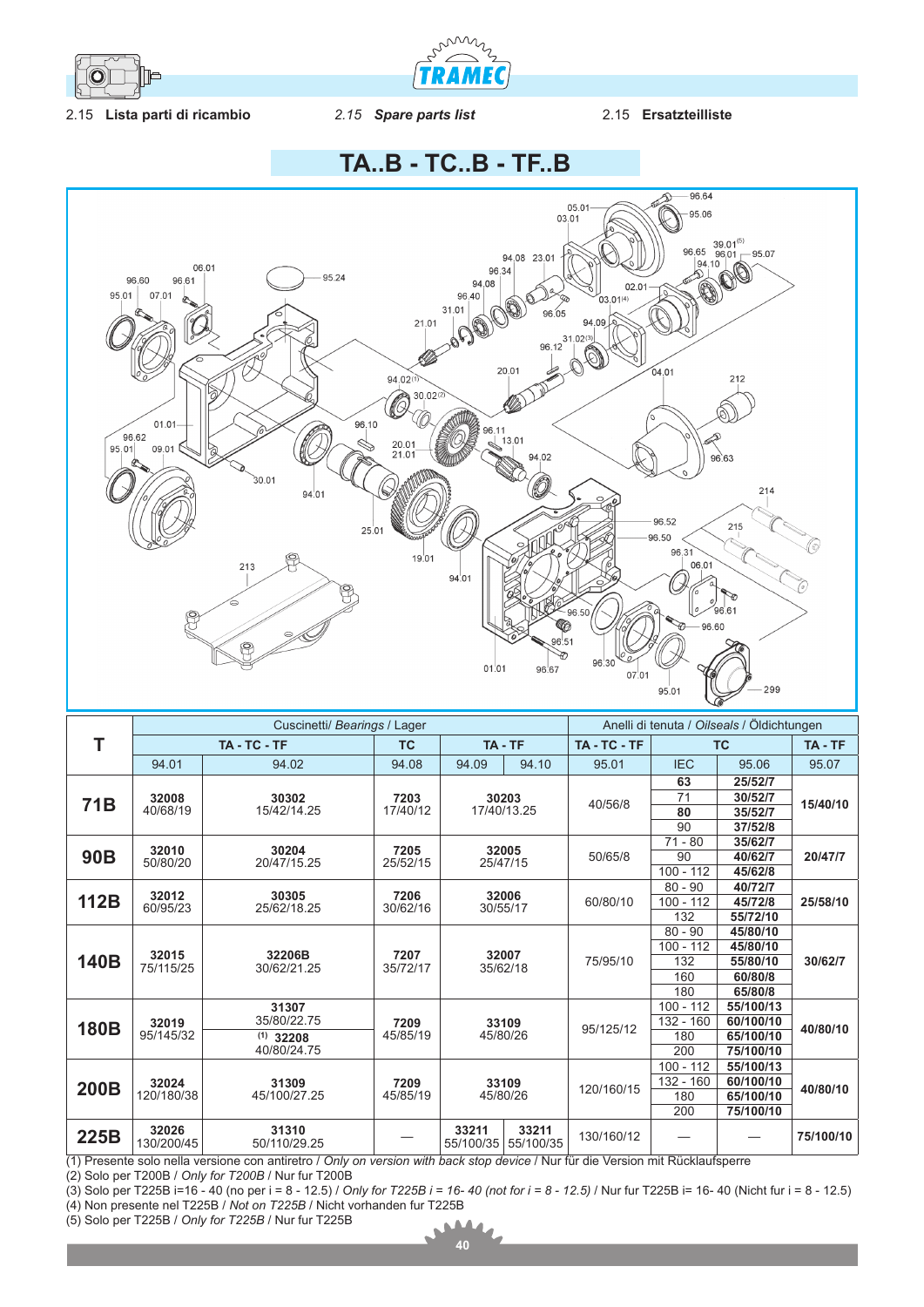



## 2.15 **Lista parti di ricambio** *2.15 Spare parts list* 2.15 **Ersatzteilliste**



\* Presente solo nella versione con antiretro / *Only on version with back stop device* / Nur für die Version mit Rücklaufsperre \*\* Solo per T180C / *Only for T180C* / Nur fur T180C  $\Delta$ 4  $\mathbf{r}$ 

 $\blacksquare$